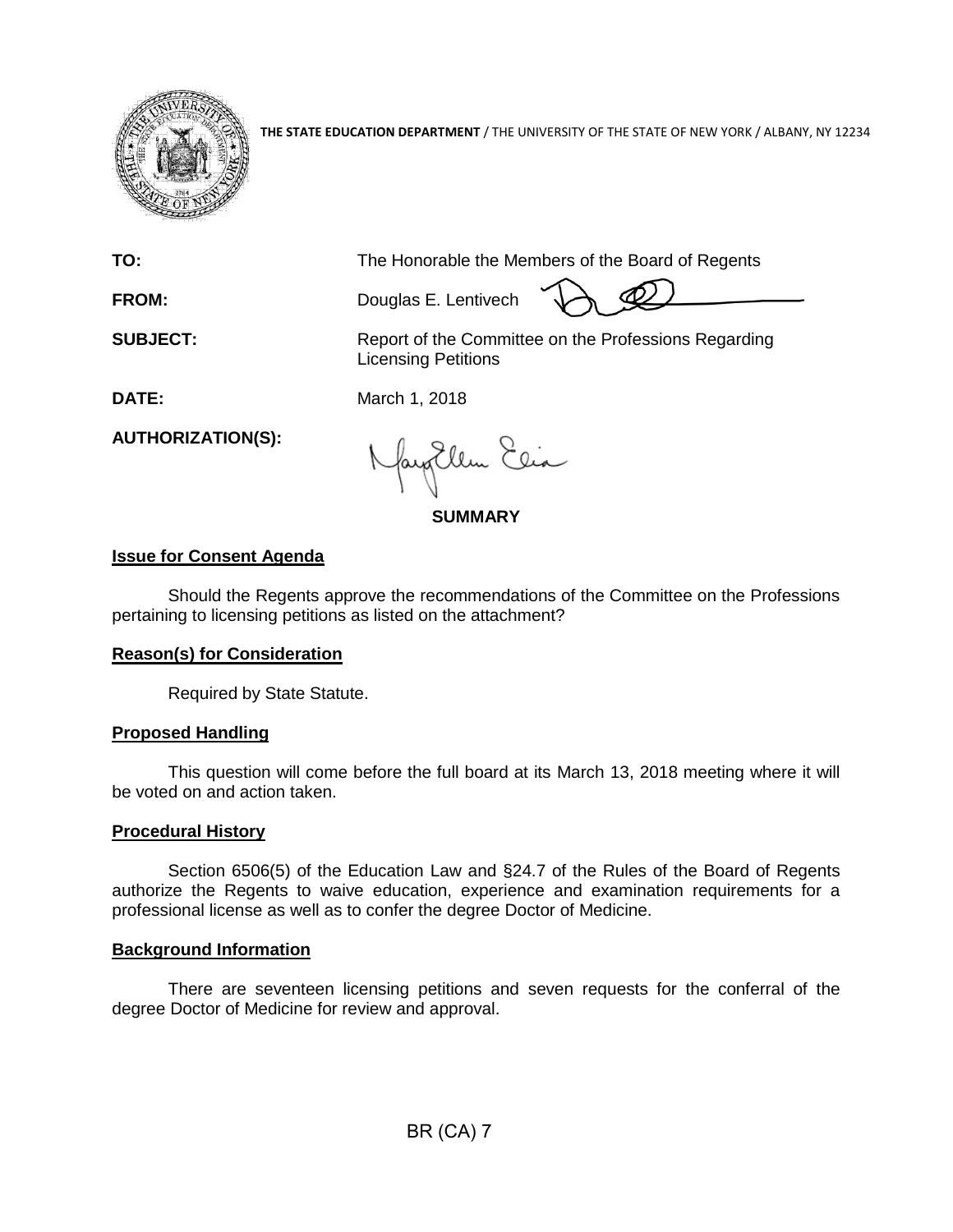## **Recommendation**

It is recommended that the Regents approve the recommendations of the Committee on the Professions regarding licensing petitions and degree conferrals.

# **Timetable for Implementation**

Approval of the Committee on the Professions' recommendations will be effective March 13, 2018.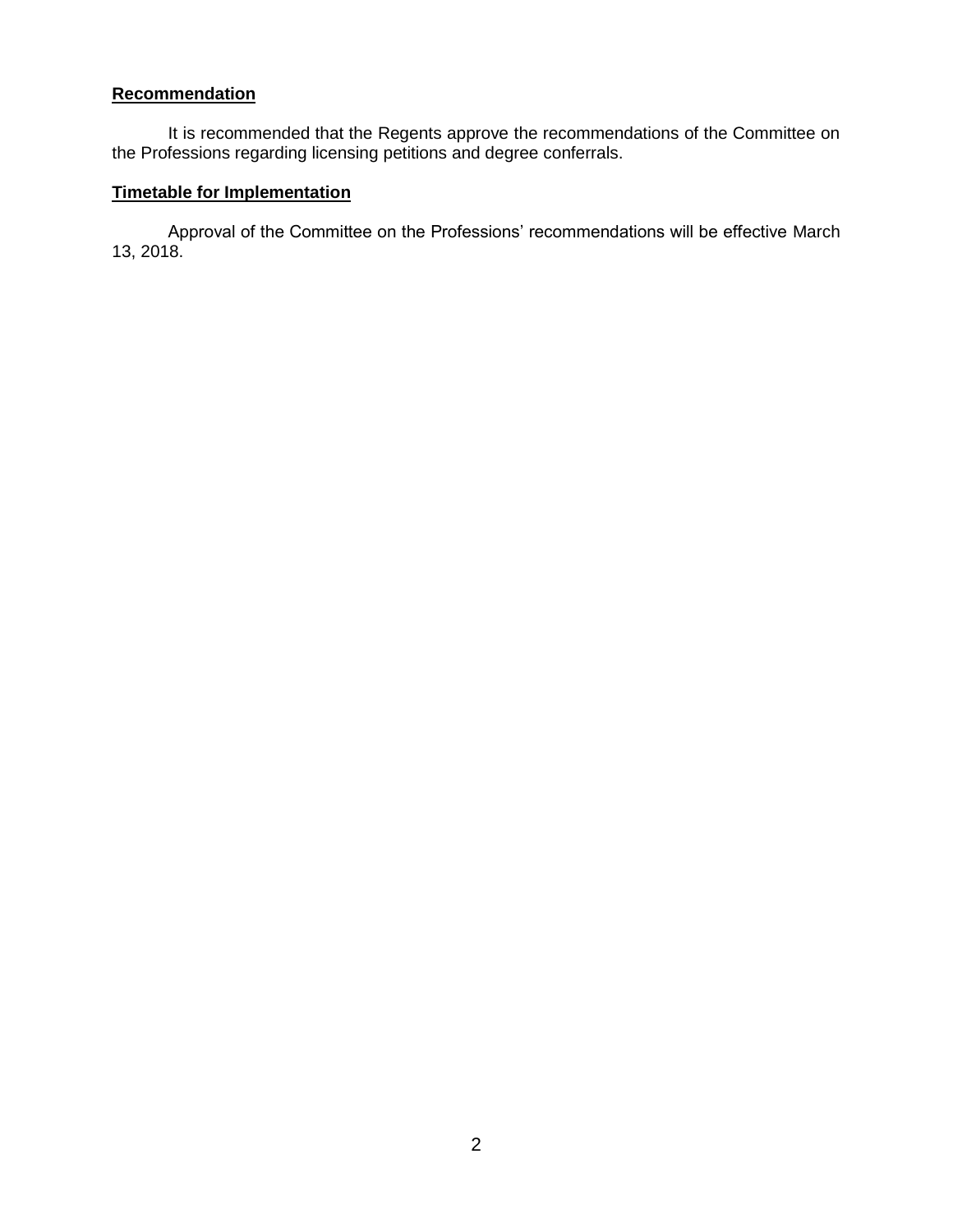| Cases Presented to Board of Regents on March 13, 2018 |                      |              |                    |             | <b>SUMMARY REPORT</b>      |            |                                               |                                  |
|-------------------------------------------------------|----------------------|--------------|--------------------|-------------|----------------------------|------------|-----------------------------------------------|----------------------------------|
|                                                       | <b>EDUCATION</b>     |              | <b>EXAMINATION</b> |             |                            |            |                                               |                                  |
| <b>PROFESSION</b>                                     | Pre-<br>Professional | Professional | Post-<br>Graduate  | Proficiency | Licensing                  | Experience | <b>Confer Degree</b><br>Doctor of<br>Medicine | Three-Year<br>Limited<br>License |
| <b>Certified Public</b><br>Accountancy                |                      |              |                    |             | 18-02-07<br>To<br>18-15-07 |            |                                               |                                  |
| Podiatry                                              |                      |              |                    |             | 18-01-65                   |            |                                               |                                  |
| Medicine                                              |                      |              |                    |             | 18-14-60<br>To<br>18-15-60 |            | 18-35-60C<br>to<br>18-41-60C                  |                                  |
| OTHER:                                                |                      |              |                    |             |                            |            | Total for fiscal year to date:                | 223                              |
|                                                       |                      |              |                    |             |                            |            | Total for calendar year to date:              | 60                               |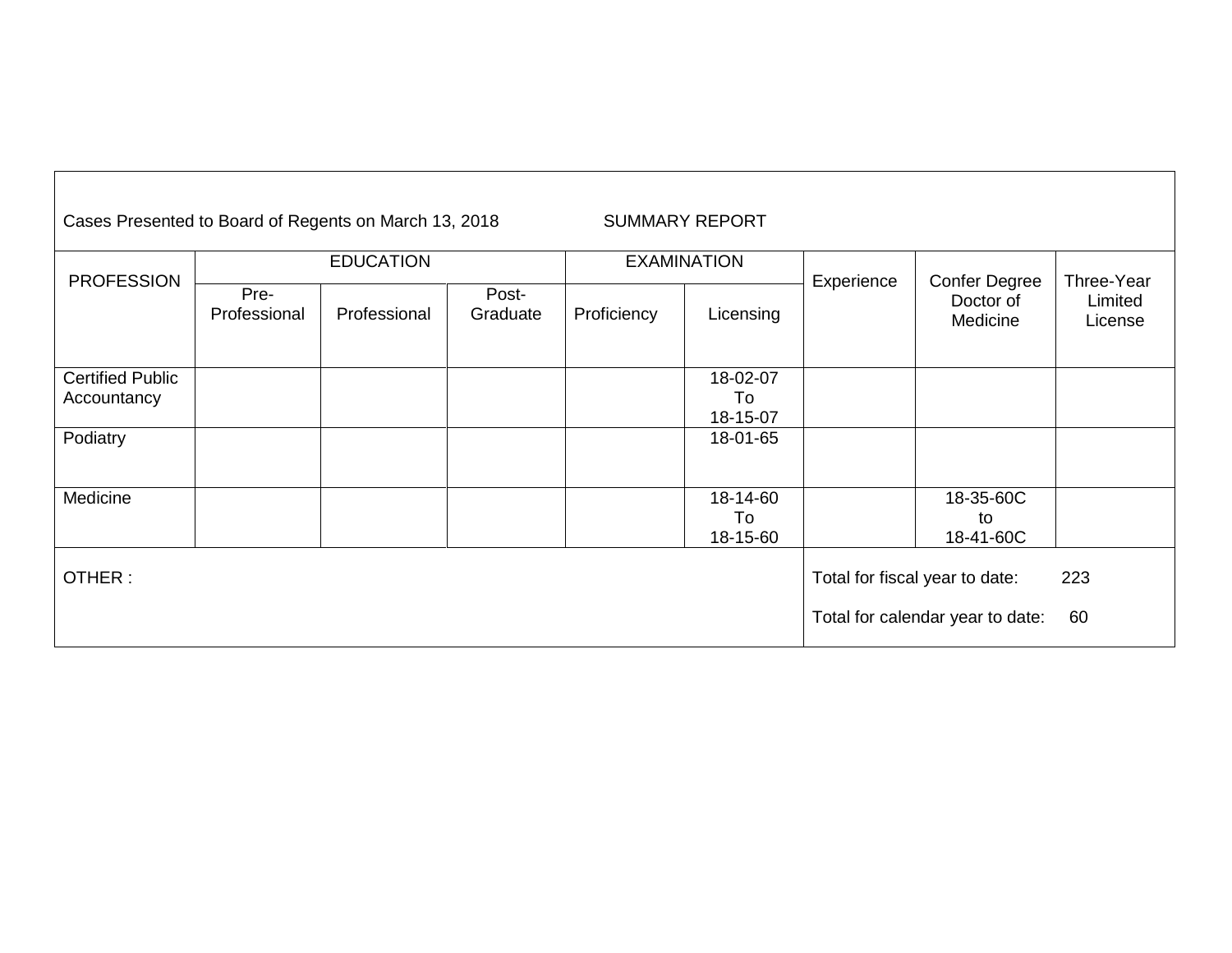### **Board of Regents: March 13, 2018**

### **CERTIFIED PUBLIC ACCOUNTANCY**

18-02-07 Mohammad Othman Lawrenceville, GA

Petition for: Acceptance of passing grades on the Uniform Certified Public Accountancy Examination.

Statement of Problem: Mr. Othman is an applicant for licensure as a CPA and passed all four parts of the Uniform CPA Examination. However, he exceeded the 18-month conditioning requirements by two months.

Mr. Othman passed the Regulation (REG) section in July 2015 and needed to pass the remaining three sections by March 31, 2017. On his second attempt, he passed Business Environment and Concepts (BEC) in October 2016. On his first attempt in March 2017, he passed Financial Accounting and Reporting (FAR). He scheduled a total of six times during his conditioning period, and was unable to pass the Auditing and Attestation (AUD) section. Mr. Othman re-scheduled to sit for and passed AUD in May 2017, one testing window outside of his conditioning period.

Pursuant to §70.4(d), applicants may sit for the CPA Examination prior to satisfying the full education requirements for NYS Licensure. Mr. Othman gained entry to the Examination, but his education has not yet been evaluated for the purpose of NYS Licensure.

Mr. Othman's ability to properly prepare and sit for the Examination was impeded by the illness of a family member of whom he was acting as the primary care giver during the conditioning period.

Based on documentation provided by the applicant and the physician who attended to Mr. Othman's family member, as well as Mr. Othman's perseverance on the various sections of the Examination despite these circumstances, the Executive Secretary of the State Board for Public Accountancy supports his petition to waive the 18-month requirement to pass all four parts of the Uniform CPA Examination.

| <b>APPLICABLE REQUIREMENTS:</b>                                                         | <b>QUALIFICATIONS:</b>                                                                                       |
|-----------------------------------------------------------------------------------------|--------------------------------------------------------------------------------------------------------------|
| Section 7404 of Education Law and Part 70<br>of the Commissioner's Regulations require: |                                                                                                              |
| (1) A bachelor's or higher degree based on a<br>program in accountancy.                 | See Statement of Problem                                                                                     |
| (2) Passing scores on the Uniform CPA<br>Examination.                                   | (2)(a) May 2015: Regulation (failing score);<br>July 2015 (passing score).                                   |
|                                                                                         | (2)(b) February 2016: Business Environment<br>and Concepts (failing score); October 2016<br>(passing score). |
|                                                                                         | (2)(c) March 2017: Financial Accounting and<br>Reporting (passing score).                                    |
|                                                                                         | (2)(d) October 2015: Auditing and Attestation,                                                               |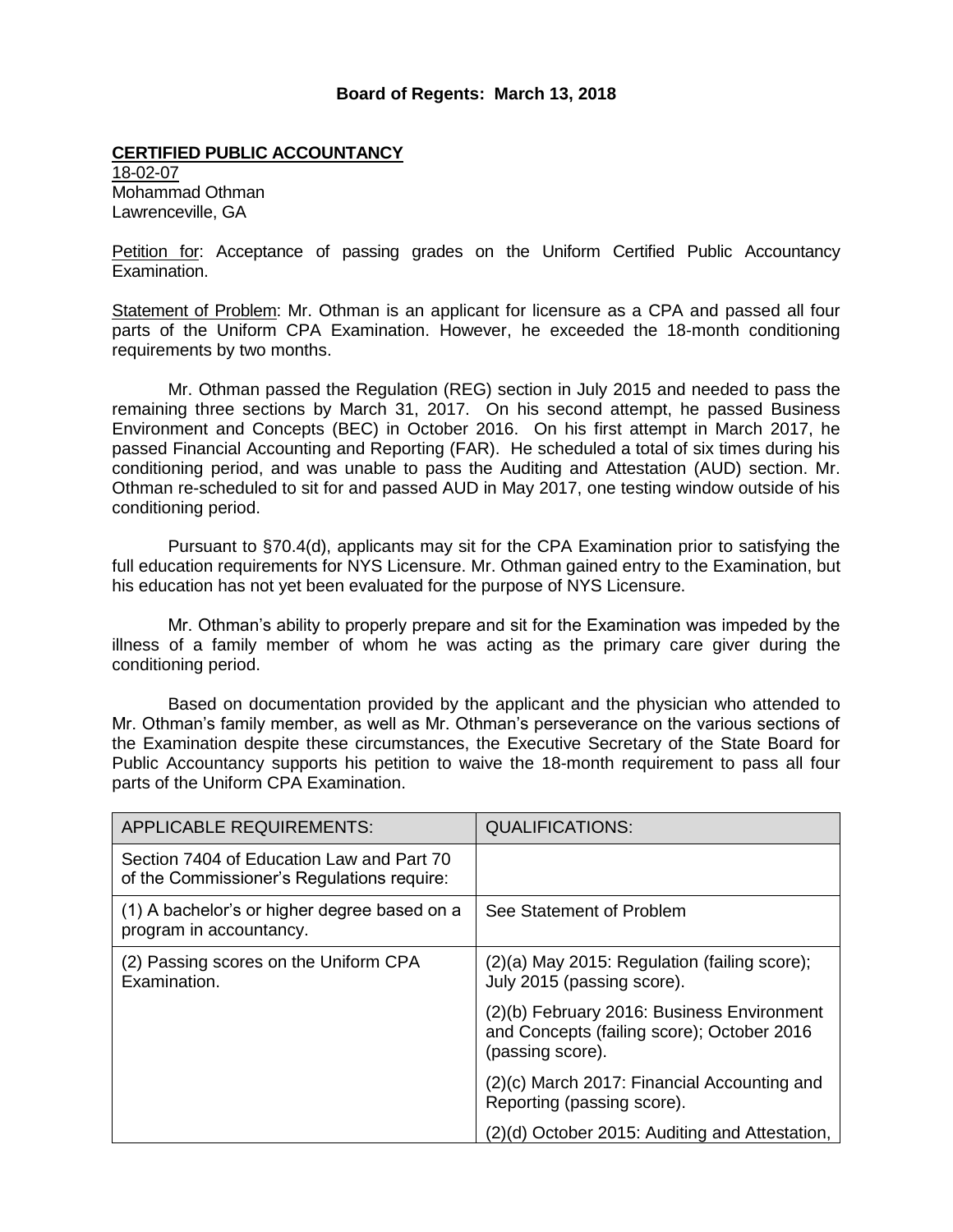|                                          | February, May, August and November 2016,<br>March 2017: (failing scores); May 2017<br>(passing score). |
|------------------------------------------|--------------------------------------------------------------------------------------------------------|
| (3) One year of satisfactory experience. | (3)                                                                                                    |

RECOMMENDATION: The Committee on the Professions, in concurrence with the Executive Secretary of the State Board for Public Accountancy, recommends that the applicant's petition for acceptance of passing grades on the Uniform CPA Examination be accepted.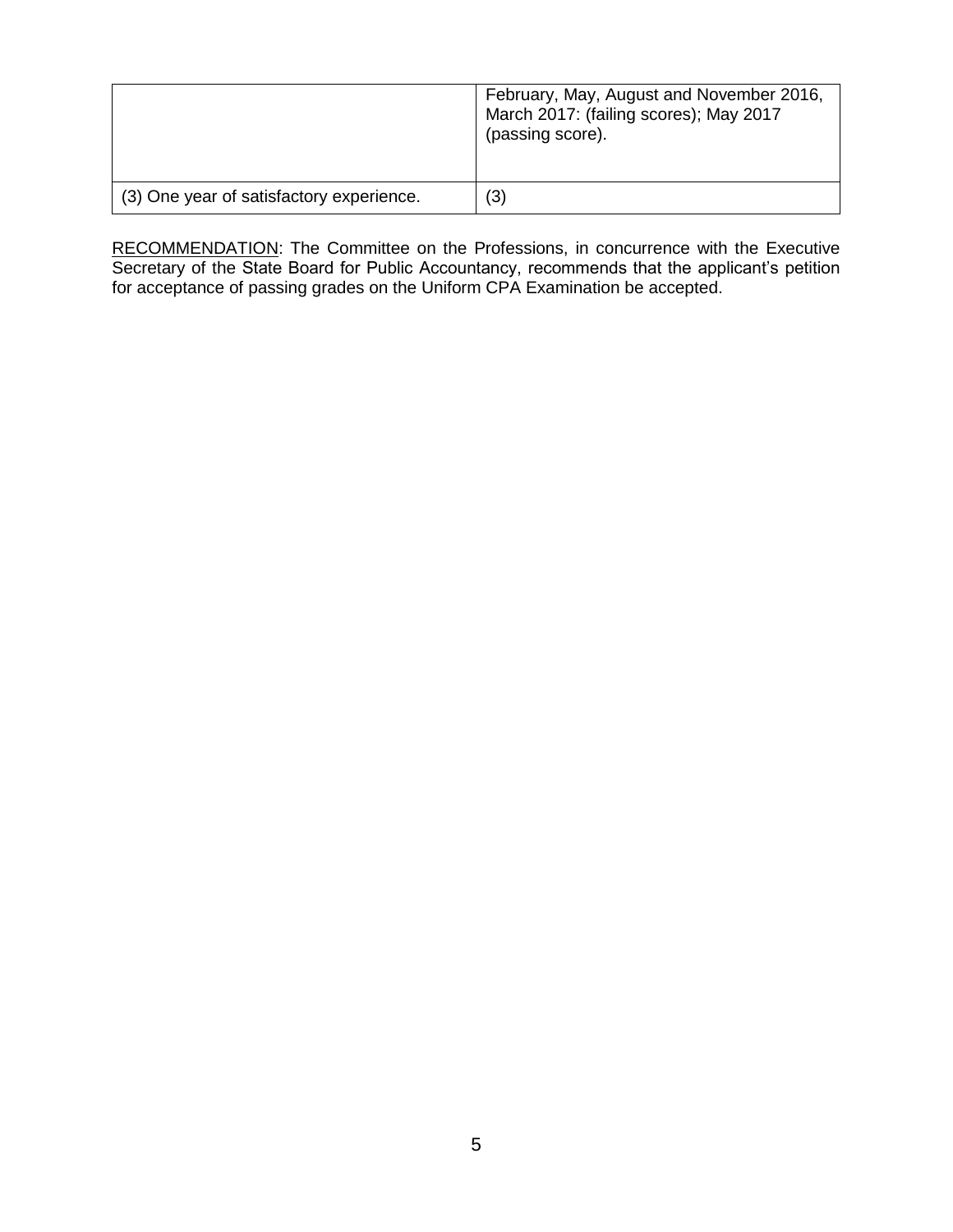## **CERTIFIED PUBLIC ACCOUNTANCY**

18-03-07 Shmuel Serle Miami, FL

Petition for: Acceptance of passing grades on the Uniform Certified Public Accountancy Examination.

Statement of Problem: Shmuel Serle is an applicant for licensure as a CPA and has passed all four parts of the Uniform CPA Examination. However, this applicant exceeded the 18-month conditioning requirements by three months.

Mr. Serle passed the Regulation (REG) section in January 2016 and needed to pass the remaining three sections by September 30, 2017. He passed the Auditing and Attestation (AUD) section in November 2016. In February 2017, he passed Business Environment and Concepts (BEC). Mr. Serle sat twice but failed the Financial Accounting and Reporting (FAR) section during his conditioning period. On his third attempt in December 2017, approximately three months outside of his conditioning period, he passed FAR.

Mr. Serle scheduled and attempted to sit for the FAR section on September 7, 2017, within his 18-month conditioning period. However, his ability to sit for this section of the Examination was seriously impaired by the weather event due to Hurricane Irma that closed the testing center. He rescheduled the FAR section for December 7, 2017, the next available testing window, and did pass, albeit three months outside of the 18-month conditioning period.

Based on documentation provided by the National Association of State Boards of Accountancy and the applicant's perseverance on the various sections of the Examination; despite the weather event, the Executive Secretary of the State Board for Public Accountancy supports the petition to waive the 18-month requirement to pass all four parts of the Uniform CPA Examination.

| <b>APPLICABLE REQUIREMENTS:</b>                                                         | <b>QUALIFICATIONS:</b>                                                                                                       |
|-----------------------------------------------------------------------------------------|------------------------------------------------------------------------------------------------------------------------------|
| Section 7404 of Education Law and Part 70<br>of the Commissioner's Regulations require: |                                                                                                                              |
| (1) A bachelor's or higher degree based on a<br>program in accountancy.                 | (1) Touro College, B.S. Accounting, June 25,<br>2013                                                                         |
| (2) Passing scores on the Uniform CPA<br>Examination.                                   | (2)(a) January 2016: Regulation (passing<br>score).                                                                          |
|                                                                                         | (2)(b) November 2016: Auditing and<br>Attestation (passing score).                                                           |
|                                                                                         | (2)(c) February 2017: Business Environment<br>and Concepts (passing score).                                                  |
|                                                                                         | $(2)(d)$ June 2016 and March 2017: Financial<br>Accounting and Reporting (failing scores);<br>December 2017 (passing score). |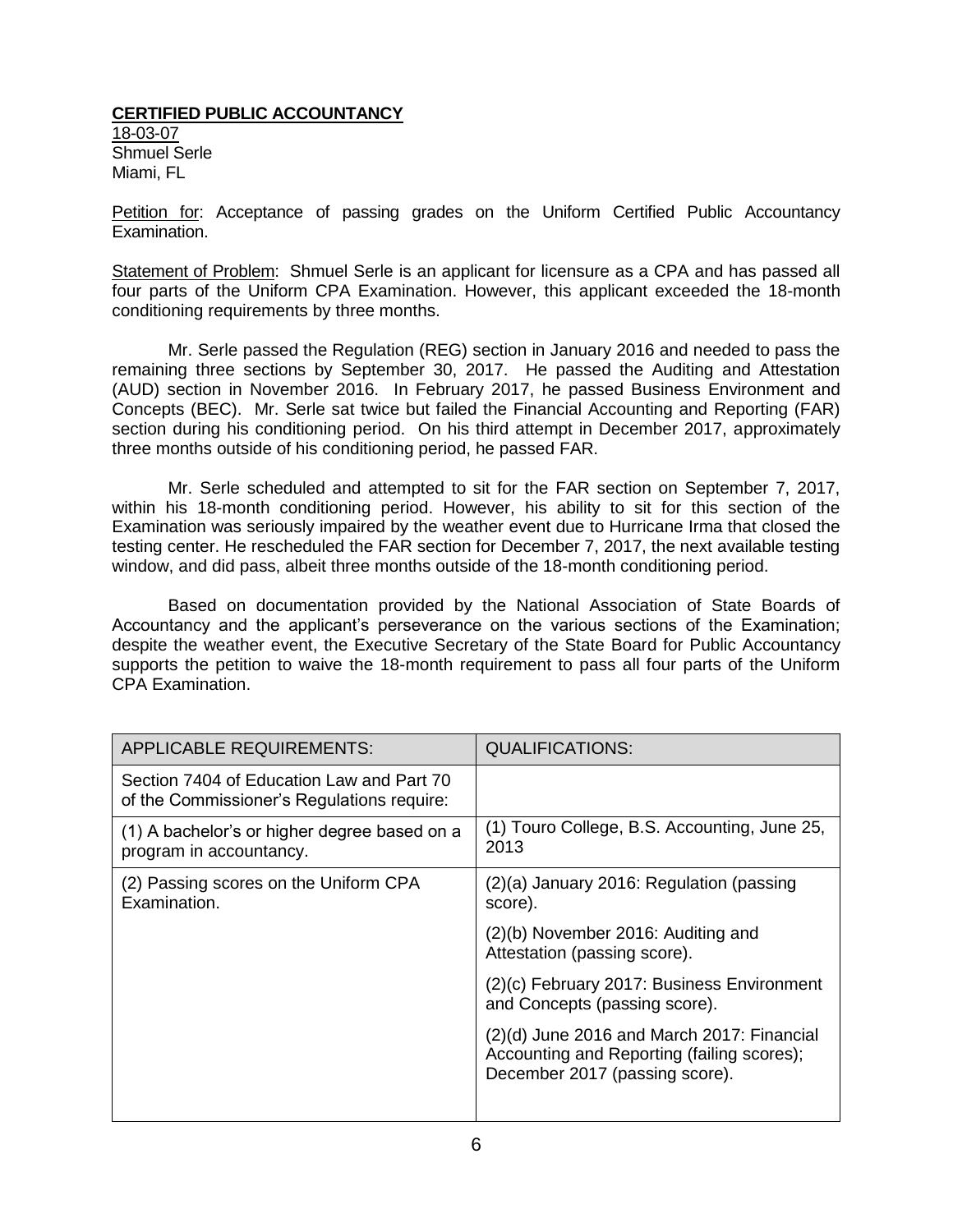| (3) One year of satisfactory experience. | / 2`<br>ັບ |
|------------------------------------------|------------|
|------------------------------------------|------------|

RECOMMENDATION: The Committee on the Professions, in concurrence with the Executive Secretary of the State Board for Public Accountancy, recommends that the applicant's petition for acceptance of passing grades on the Uniform CPA Examination be accepted.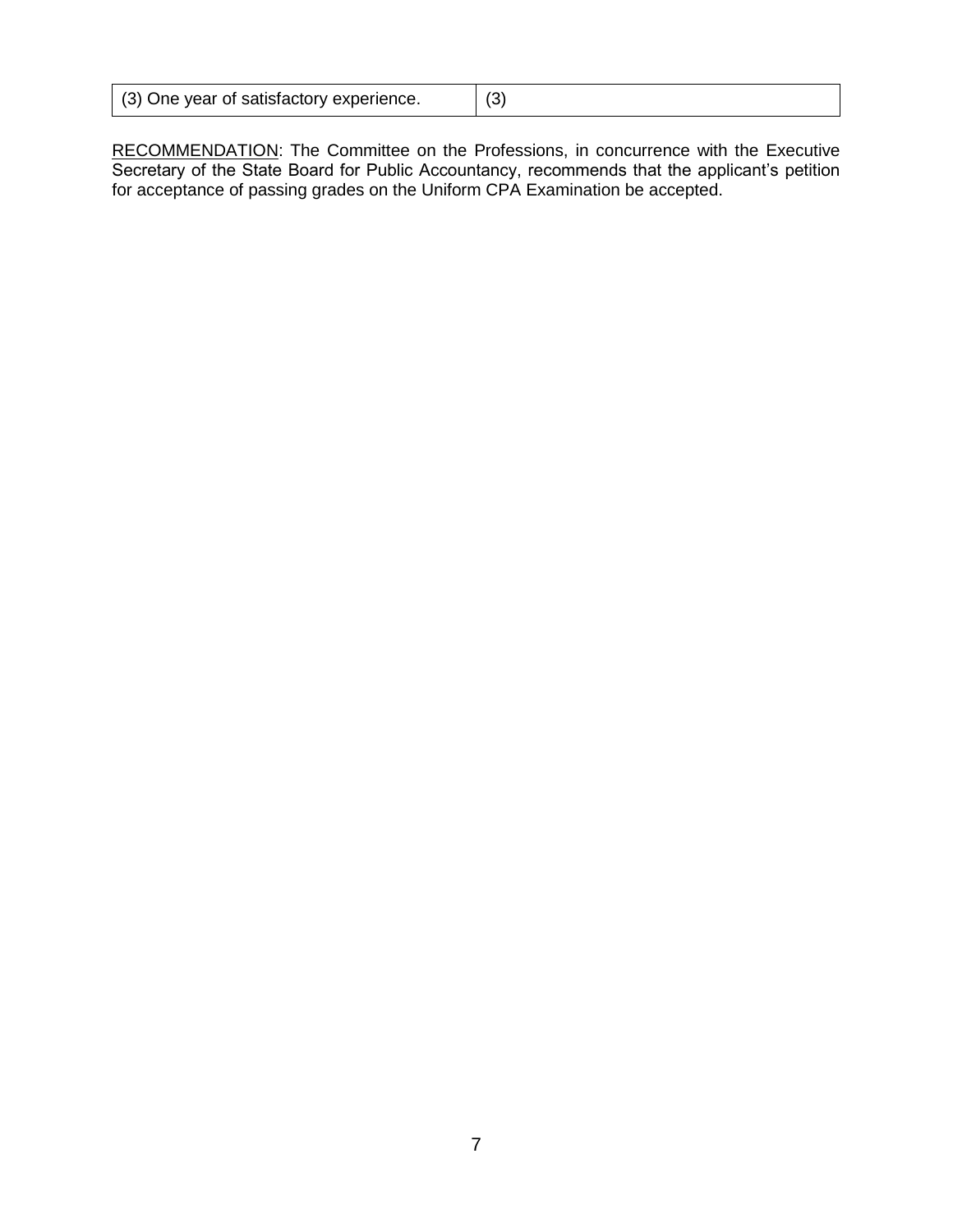## **CERTIFIED PUBLIC ACCOUNTANCY**

Petition for: Acceptance of passing grades on the Uniform Certified Public Accountancy Examination as required by Section 7404 of Education Law and Part 70 of the Commissioner's Regulations.

Statement of Problem: The candidates listed below were impacted from the delay in the release of exam scores from quarter two (Q2) in 2017. The scores of exams are usually released prior to the end of the quarter in which the exams were taken. Due to the various changes of the U.S. Uniform CPA examination by the American Institute of Certified Public Accountants, the scores were delayed and were not released until the latter half of August. The late release was to ensure that proper scoring of the new examination material was accurate.

This left candidates approximately two and a half weeks to obtain a new schedule to study and sit for the examination in Q3. Additionally, due to the limited nature of seats available, there were reports received of some test centers being closed out. All the candidates below had an examination score expire in Q3. Accordingly, it wasn't until Q4, or one window outside their conditioning period, that these candidates passed their final part.

The Executive Secretary of the State Board for Public Accountancy recommends that petition to waive the 18-month requirement to pass all four parts of the Uniform CPA Examination be approved, given that these candidates were prevented by this extenuating circumstance that was not within their control.

| <b>NAME OF PETITIONER</b>                                | <b>EXAM HISTORY</b>      |
|----------------------------------------------------------|--------------------------|
| 18-04-07<br>Maysa Ahmed<br>New York, NY 10128            | See Statement of Problem |
| 18-05-07<br>Lend Anadolli<br><b>Bronx, NY 10468</b>      | See Statement of Problem |
| 18-06-07<br><b>Brenden Banks</b><br>Holbrook, NY 11741   | See Statement of Problem |
| 18-07-07<br><b>Michael Benic</b><br>Hicksville, NY 11801 | See Statement of Problem |
| 18-08-07<br>Alyssa Blochlinger<br>Green Brook, NJ 08812  | See Statement of Problem |
| 18-09-07<br>Shieke Brown<br>Niagara Falls, NY 14303      | See Statement of Problem |
| 18-10-07<br>Jonathan Coral<br>New York, NY 10016         | See Statement of Problem |
| 18-11-07<br>Arina Diary<br>Brooklyn, NY 11235            | See Statement of Problem |
| 18-12-07<br>Peter Fishman                                | See Statement of Problem |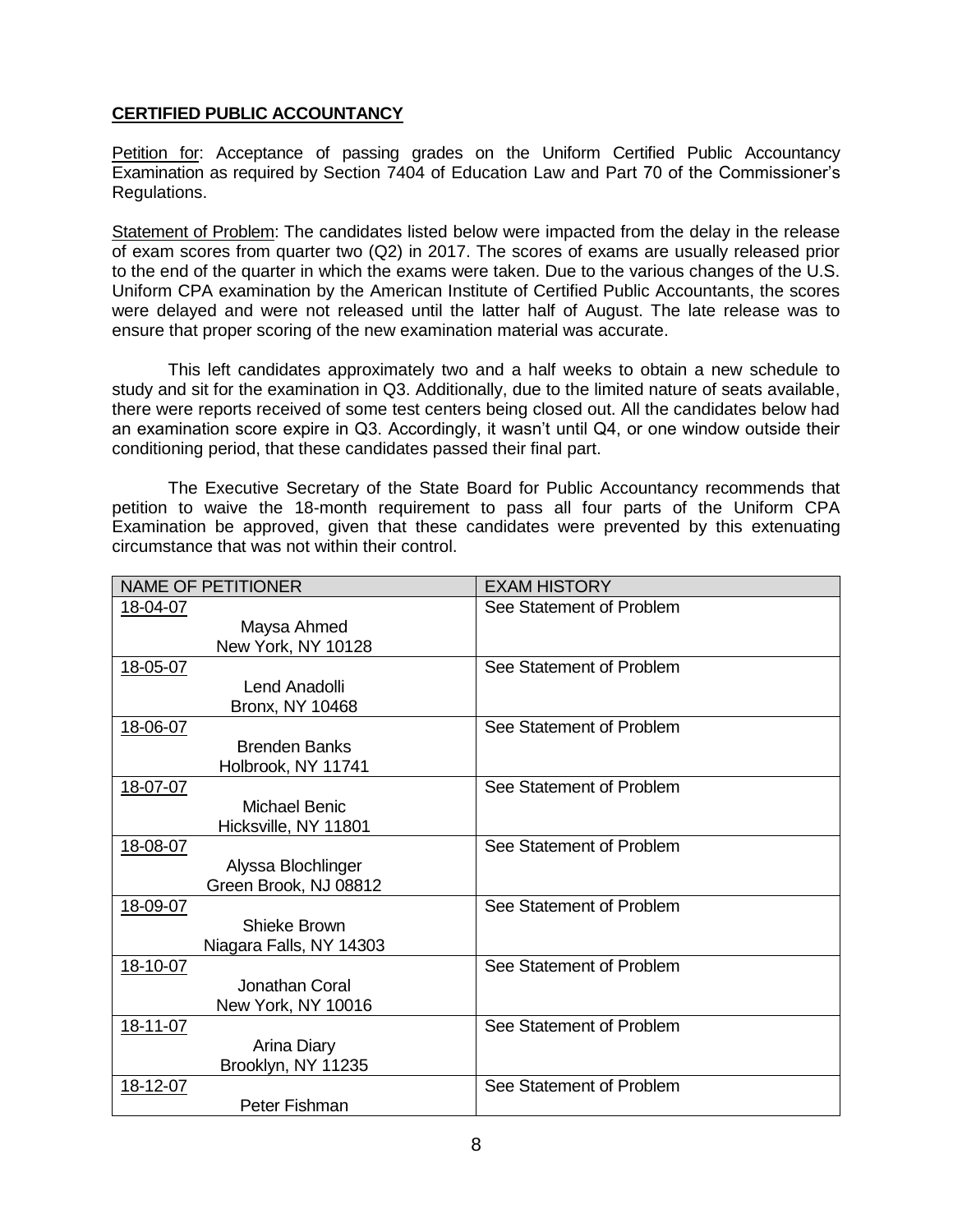| Yonkers, NY 10704   |                          |
|---------------------|--------------------------|
| 18-13-07            | See Statement of Problem |
| Eli Pomerantz       |                          |
| Monsey, NY 10952    |                          |
| 18-14-07            | See Statement of Problem |
| Eliyahu Rosenthal   |                          |
| New York, NY 10128  |                          |
| 18-15-07            | See Statement of Problem |
| Yang Yang           |                          |
| Rochester, NY 14620 |                          |

RECOMMENDATION: The Committee on the Professions, in concurrence with the Executive Secretary of the State Board for Public Accountancy, recommends that the applicant's petition for acceptance of passing grades on the Uniform CPA Examination be accepted.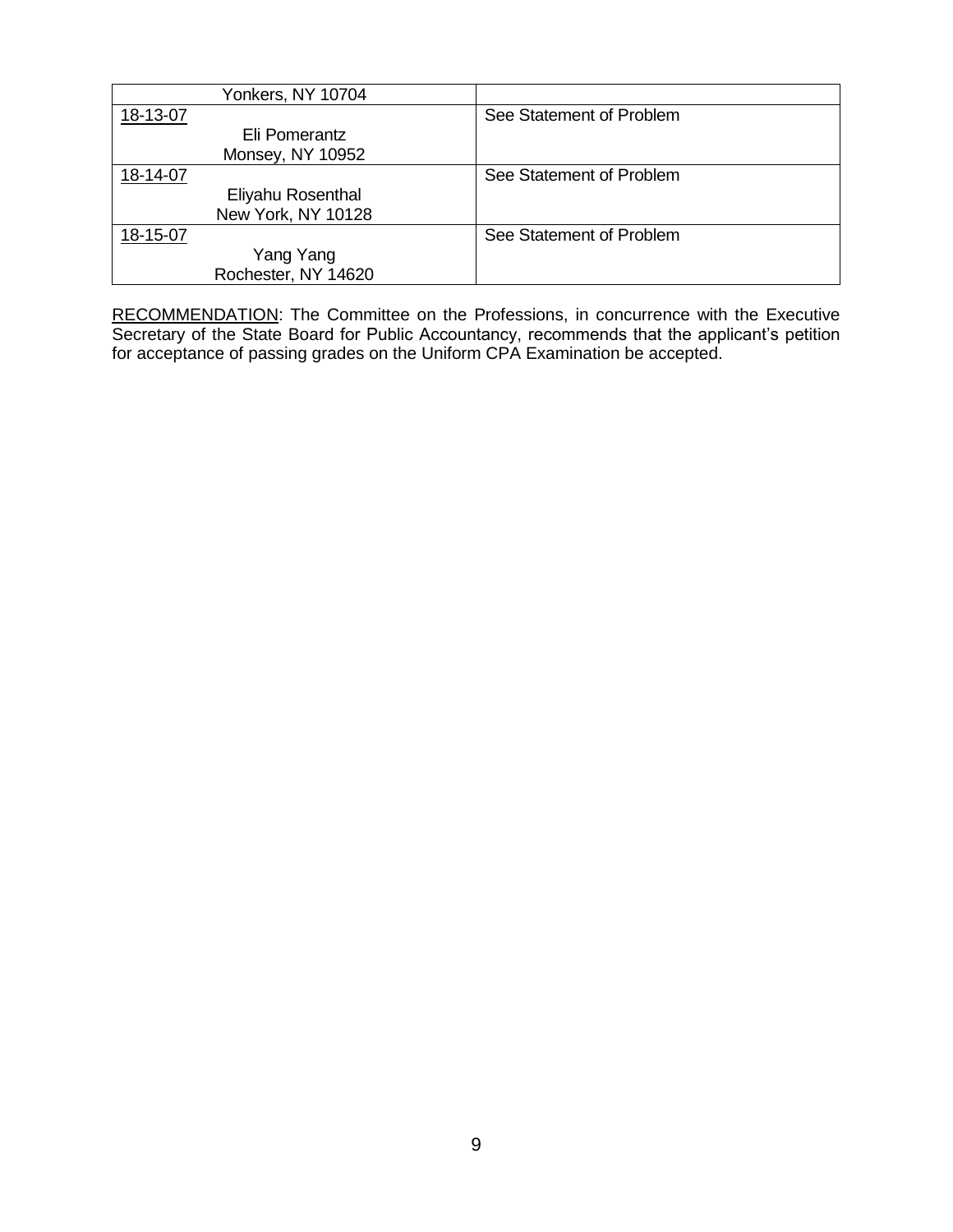**PODIATRY** 18-01-65 Gail Grandinetti Youngstown, NY

(California College of Podiatric Medicine, San Francisco, California, Doctor of Podiatric Medicine, 1986)

Petition for: Waiver of New York State requirements pertaining to clinical licensing examinations for licensure.

Statement of Problem: In accordance with Part §65.2 of the Commissioner's Regulations, applicants for Podiatry licensure must pass both an examination in the basic and clinical sciences and an entry-level clinical skills examination. The Department currently accepts Parts I and II of the examination of the National Board of Podiatric Medical Examiners (NBPME) as fulfillment of the basic and clinical sciences examination. Part III of the NBPME, formerly known as the Podiatric Medical Licensure Examination for States (PMLexis), is accepted as the entry-level clinical skills examination. Prior to the Department's recognition of the PMLexis in 1991, applicants were required to pass the New York State Podiatry Board's own practical examination for entry-level skills.

Dr. Gail Grandinetti passed Parts I and II of the NBPME in 1984 and 1986, respectively, and was licensed as a podiatrist in California in 1987. As Part III NBPME or PMLexis clinical exams were not in existence during this time period, Dr. Grandinetti did not attempt the exam, nor demonstrate passing scores on a satisfactory clinical skills examination required of today's applicants. Specifically, she has not taken Part III of the NBPME examination or a comparable exam. Dr. Grandinetti completed post-graduate training at the Podiatry Hospital of California in 1986-1988. In addition, she has been licensed in good standing since her initial licensure in 1987.

In view of Dr. Grandinetti's combined qualifications, including nearly thirty years of noted licensed practice, the Executive Secretary of the State Board for Podiatry and Department staff recommend that the applicant's California license be accepted for endorsement in New York, waiving Part III NBPME Examination (formerly PMLexis).

| <b>APPLICABLE REQUIREMENTS:</b>                                                                                                        | <b>QUALIFICATIONS:</b>                                                                                                  |
|----------------------------------------------------------------------------------------------------------------------------------------|-------------------------------------------------------------------------------------------------------------------------|
| Sections 7004 and 6507 of Education Law<br>and Part 65 of the Regulations of the<br><b>Commissioner of Education:</b>                  |                                                                                                                         |
| (1) Completion of a registered or equivalent<br>podiatric medicine program with a Doctor of<br>Podiatric Medicine or equivalent degree | (1) Doctor of Podiatric Medicine, California<br>College of Podiatric Medicine, San Francisco,<br>California, June 1986. |
| (2) Acceptable scores on satisfactory<br>licensing examinations in basic and clinical<br>sciences and entry-level clinical skills      | (2)(a) NBPE Part I Basic Science,<br><b>July 1984</b>                                                                   |
|                                                                                                                                        | (2)(b) NBPE Part II Clinical Science,<br>March 1986                                                                     |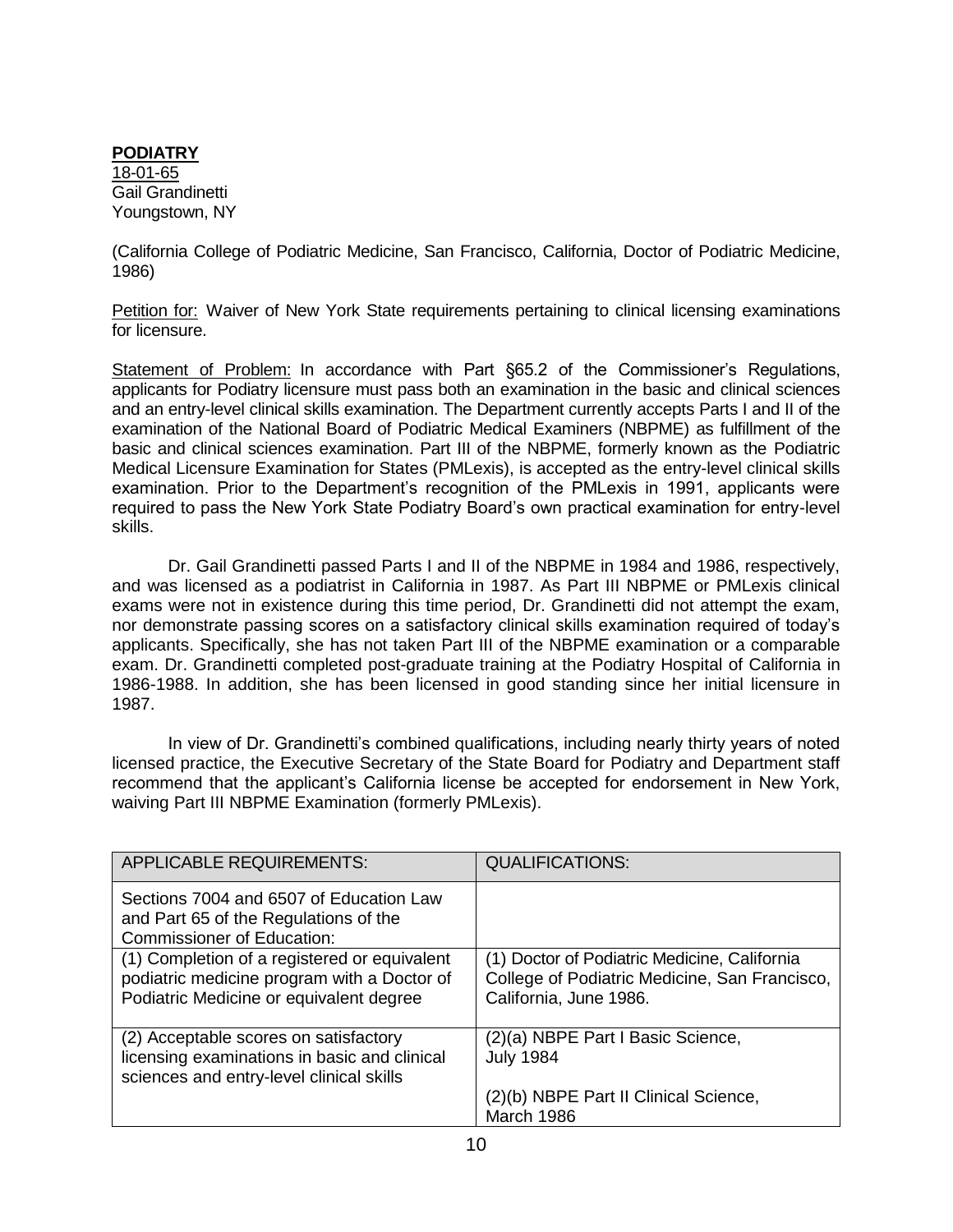|                                                                                                          | (2)(c) See Statement of Problem.                |
|----------------------------------------------------------------------------------------------------------|-------------------------------------------------|
| (3) Evidence of completion of at least one year                                                          | (3) Podiatry Hospital of California, San        |
| of supervised postgraduate hospital training in<br>podiatry required of applicants as of July 1,<br>2000 | Francisco, California, July 1986 to June 1988   |
| (4) Evidence of good moral character.                                                                    | (4) Good moral character                        |
| (5) Evidence of the required course in the                                                               | (5) Completed the required course in the        |
| identification and reporting of child abuse and                                                          | identification and reporting of child abuse and |
| maltreatment                                                                                             | maltreatment                                    |

RECOMMENDATION: The Committee on the Professions, in concurrence with the Executive Secretary of the State Board for Podiatry, recommends that the NBPME Part III examination requirement be waived and that the applicant's license be endorsed.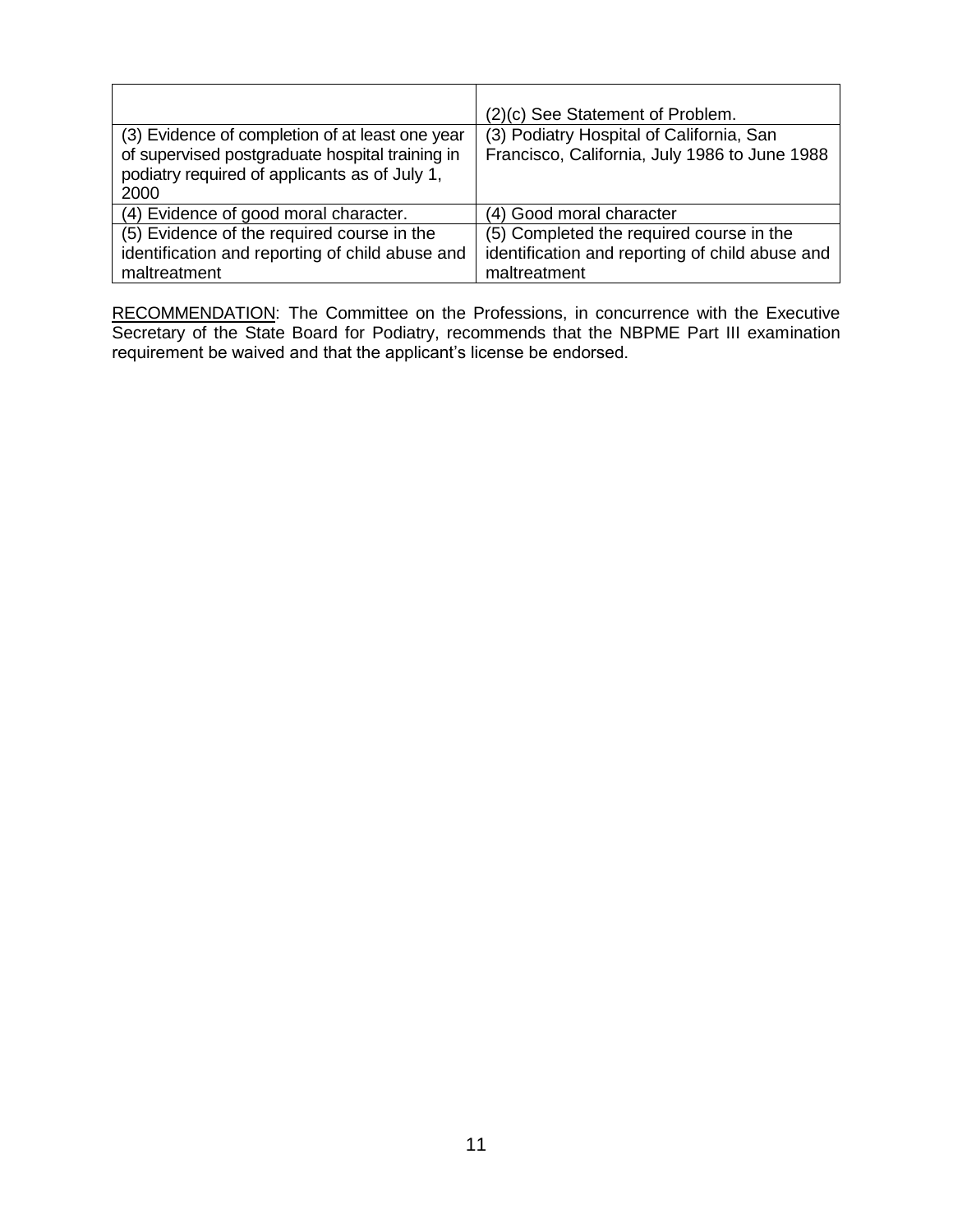**MEDICINE** 18-14-60 Miroslav Diordievic Belgrade, Serbia

(University of Belgrade, Belgrade, Serbia, Doctor of Medicine, July 1991)

Petition for: Endorsement of his medical license from Serbia.

Statement of Problem: Commissioner's Regulations allow endorsement of an applicant's license from another jurisdiction if appropriate requirements are met, and the applicant has not failed any part of New York State's licensing examination. A license granted in a foreign country can be endorsed if licensure in that country is regulated by an organization designated as responsible for quality assurance and acceptable to the Board of Regents. Additionally, the applicant must satisfactorily demonstrate completion of an acceptable proficiency examination, clinical competency examination, three years of American Council on Graduate Medical Education (ACGME) accredited postgraduate training or the equivalent, and five years of satisfactory professional experience.

Dr. Djordjevic completed a five-year medical program at University of Belgrade in Belgrade, Serbia. Therefore, he lacks one year of postsecondary education which is in the preprofessional area. However, Dr. Djordjevic also completed a required one year of internship from July 1991 to September 1992 at the University Children's Hospital in Belgrade, Serbia.

Additionally, representatives from the State Board for Medicine have reviewed the documentation submitted in support of Dr. Djordjevic's application. The Executive Secretary of the State Board for Medicine recommends that Dr. Djordjevic's Serbian residencies between 1993 and 1998 and between 1999 and 2002 be accepted as the substantial equivalent of the three years of ACGME-accredited postgraduate training required for licensure.

Commissioner's Regulations allow the Board of Regents to accept appropriate foreign medical licenses and diplomate certificates to fulfill the licensure, proficiency, and clinical competency requirements for licensure by endorsement. Dr. Djordjevic obtained his medical license in Serbia in July 1991. His Serbian license is active and in good standing. Dr. Djordjevic holds a Specialist Diploma in Pediatric Surgery from University of Belgrade as of July 1998, as well as a Specialist Diploma in Urology as of June 2002, and a Subspecialist Diploma in Pediatric Urology as of May 2002. He also obtained his Master's of Medical Sciences in Urology in August 1998 and a Doctor of Philosophy in Medical Science in October 2003, both though the University of Belgrade.

The Executive Secretary of the State Board for Medicine recommends that Dr. Djordjevic's Serbian license be endorsed, that his Specialty certifications along with both his Master's and Doctoral degree be accepted to fulfill the proficiency examination and the clinical competency requirements for endorsement.

| <b>APPLICABLE REQUIREMENTS:</b>                                      | <b>QUALIFICATIONS:</b> |
|----------------------------------------------------------------------|------------------------|
| Sections 60.1 and 60.5 of the<br>Commissioner's Regulations require: |                        |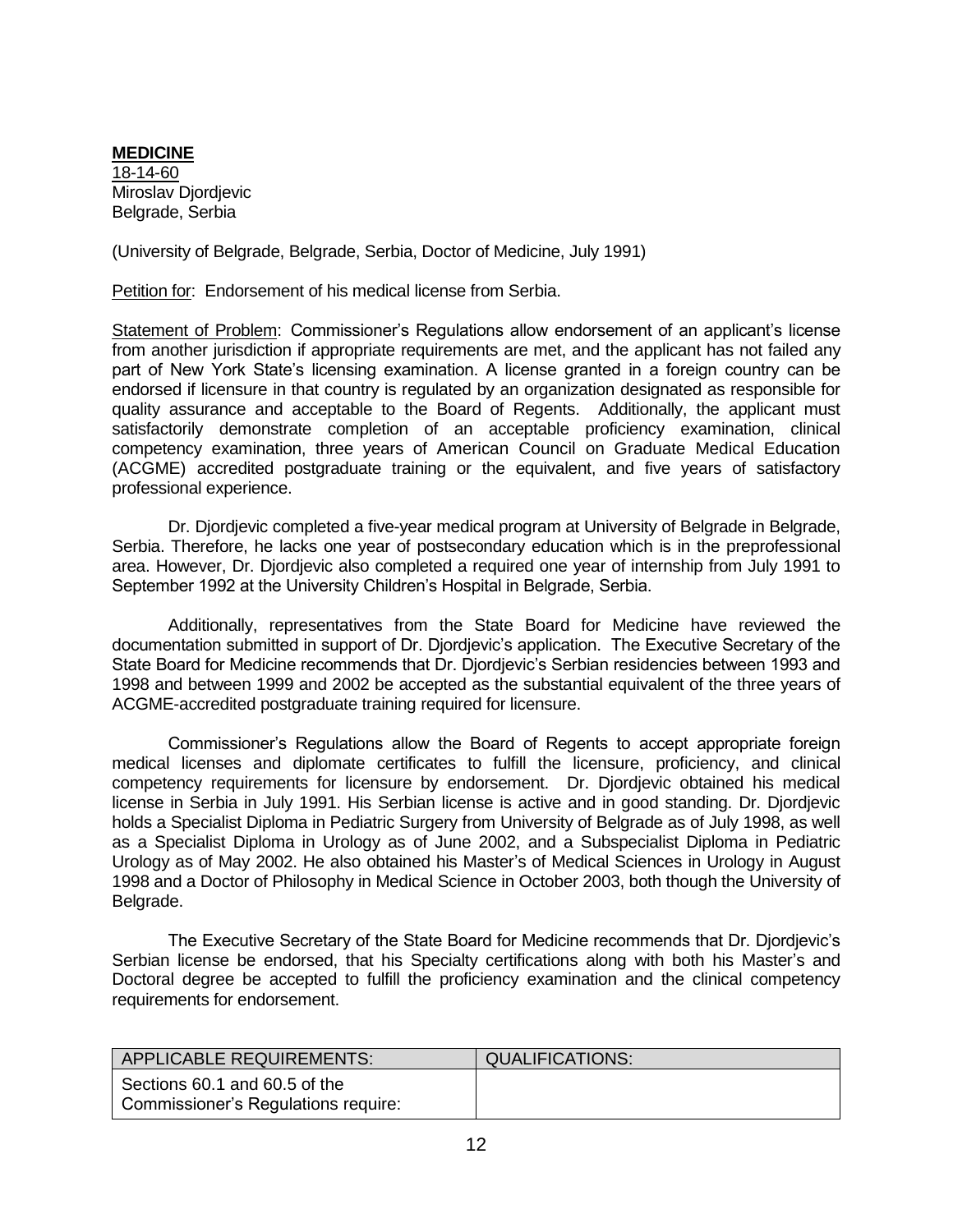| (1) Six years of postsecondary education,<br>including at least 32 months of medical                                  | (1) (a) University of Belgrade, Belgrade,<br>Serbia, Doctor of Medicine, July 1991                                                                                                                                                                                                                                                             |
|-----------------------------------------------------------------------------------------------------------------------|------------------------------------------------------------------------------------------------------------------------------------------------------------------------------------------------------------------------------------------------------------------------------------------------------------------------------------------------|
| education.                                                                                                            | (1) (b) Internship at University Children's<br>Hospital in Belgrade, Serbia from July 1991<br>to September 1992                                                                                                                                                                                                                                |
| (2) Proficiency examination.                                                                                          | (2) (a) Doctoral of Philosophy degree in<br>Medical Sciences at University of Belgrade,<br>Belgrade, Serbia, October 2003<br>(2) (b) Masters of Medical Sciences degree<br>at University of Belgrade, Belgrade, Serbia,<br>August 1998.                                                                                                        |
| (3) Three years of approved postgraduate<br>hospital training.                                                        | (3) (a) Residency in Pediatric Surgery at<br>University Children's Hospital in Belgrade,<br>Serbia from December 1993 to July 1998.                                                                                                                                                                                                            |
|                                                                                                                       | (3) (b) Residency in Pediatric Urology at<br>University Children's Hospital in Belgrade,<br>Serbia between October 1999 and April<br>2002.                                                                                                                                                                                                     |
| (4) Appropriate medical license or certificate.                                                                       | (4) Serbian license, Serbian Medical<br>Chamber, Belgrade, Serbia, July 1991                                                                                                                                                                                                                                                                   |
| (5) Acceptable scores on a clinical<br>competency examination acceptable to the<br>Department.                        | (5) (a) Specialist degree in Pediatric Surgery<br>from University of Belgrade, Belgrade Serbia,<br><b>July 1998.</b><br>(5) (b) Specialist degree in Urology from<br>University of Belgrade, Belgrade Serbia,<br>June 2002.<br>(5) (c) Subspecialist degree in Pediatric<br>Urology from University of Belgrade,<br>Belgrade Serbia, May 2002. |
| (6) Not less than five years of satisfactory<br>professional experience.                                              | (6) Over five years of satisfactory<br>professional experience.                                                                                                                                                                                                                                                                                |
| (7) United States citizen or alien lawfully<br>admitted for permanent resident status in the<br><b>United States.</b> | (7)                                                                                                                                                                                                                                                                                                                                            |
| (8) Evidence of good moral character.                                                                                 | (8)                                                                                                                                                                                                                                                                                                                                            |
| (9) Course in the identification of child abuse<br>and maltreatment.                                                  | (9)                                                                                                                                                                                                                                                                                                                                            |

RECOMMENDATION: The Committee on the Professions, in concurrence with the Executive Secretary of the State Board for Medicine, recommends that the applicant's qualifications be accepted to fulfill the requirements for licensure by endorsement.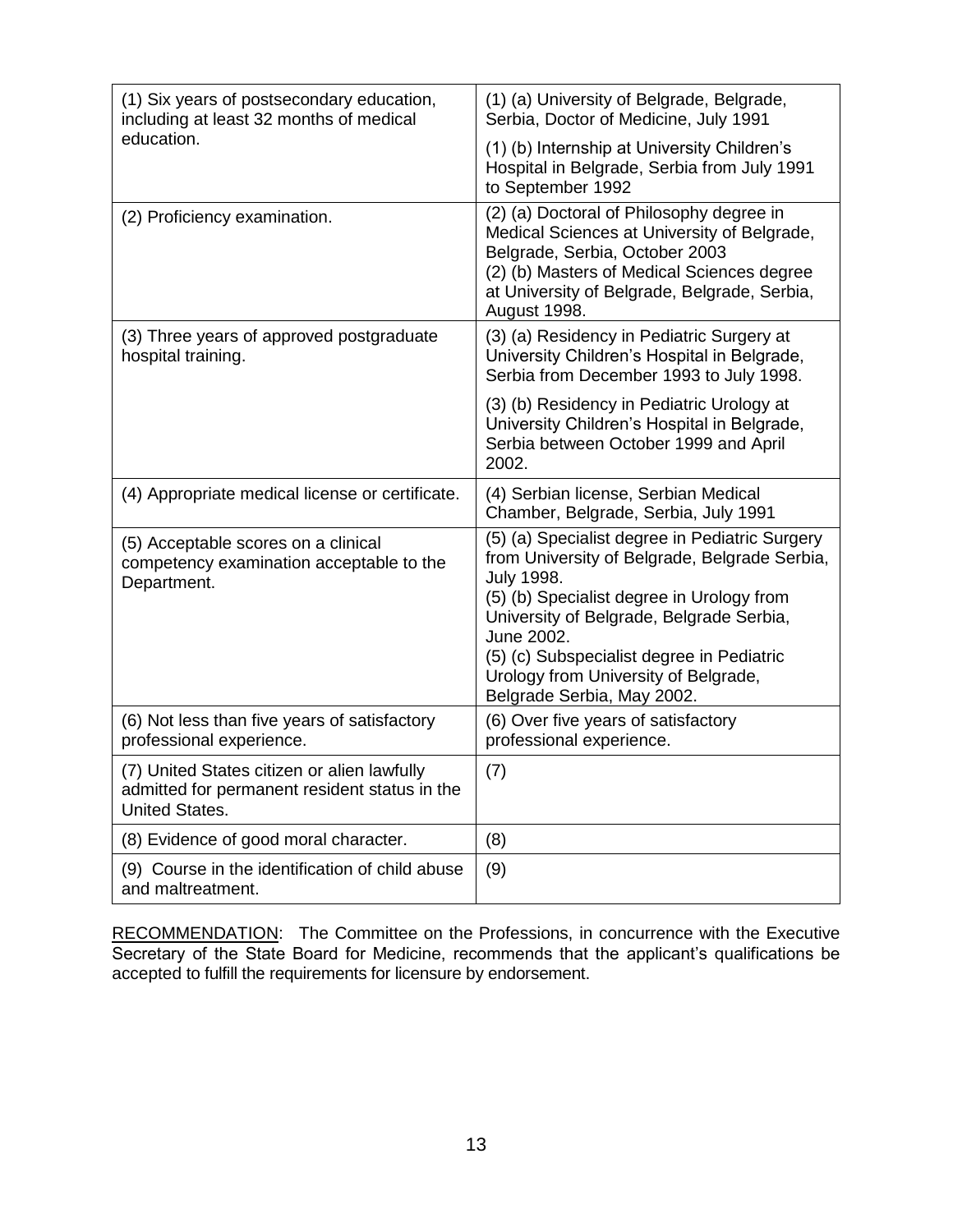**MEDICINE**  $18-15-60$ Makoto Nishimura Tokyo, Japan

(Jichi Medical University, Shimotsuke City, Japan, Bachelor of Medicine, March 1997)

Petition for: Endorsement of his medical license from Japan.

Statement of Problem: Commissioner's Regulations allow endorsement of an applicant's license from another jurisdiction if appropriate requirements are met, and the applicant has not failed any part of New York State's licensing examination. A license granted in a foreign country can be endorsed if licensure in that country is regulated by an organization designated as responsible for quality assurance and acceptable to the Board of Regents. Additionally, the applicant must satisfactorily demonstrate completion of an acceptable proficiency examination, clinical competency examination, three years of American Council on Graduate Medical Education (ACGME) accredited postgraduate training or the equivalent, and five years of satisfactory professional experience.

Representatives from the State Board for Medicine have reviewed the documentation submitted in support of Dr. Nishimura 's application. The Executive Secretary of the State Board for Medicine recommends that Dr. Nishimura's Japanese residencies between 1997 and 2007 and his fellowship in California from 2007 to 2009 be accepted as the substantial equivalent of the three years of ACGME-accredited postgraduate training required for licensure.

Commissioner's Regulations allow the Board of Regents to accept appropriate foreign medical licenses and diplomate certificates to fulfill the licensure, proficiency, and clinical competency requirements for licensure by endorsement. Dr. Nishimura obtained his medical license in Japan in May 1997. His Japanese license is active and in good standing. Dr. Nishimura became a Board-Certified Fellow of the Japan Gastroenterological Endoscopy Society as of December 2015, Councilor of the Japan Gastroenterological Endoscopy Society since May 2017, Member of the Japanese Society of Internal Medicine since December 1997, Board-Certified Member of the Japanese Society of Internal Medicine since September 2008 and Fellow of the Japanese Society of Internal Medicine since December 2016.

The Executive Secretary of the State Board for Medicine recommends that Dr. Nishimura's Japanese license be endorsed, and his Specialty certifications and memberships be accepted to fulfill the proficiency examination and the clinical competency requirements for endorsement.

| <b>APPLICABLE REQUIREMENTS:</b>                                                                    | <b>QUALIFICATIONS:</b>                                                                    |
|----------------------------------------------------------------------------------------------------|-------------------------------------------------------------------------------------------|
| Sections 60.1 and 60.5 of the<br>Commissioner's Regulations require:                               |                                                                                           |
| (1) Six years of postsecondary education,<br>including at least 32 months of medical<br>education. | (1) Jichi Medical University, Shimotsuke City,<br>Japan, Bachelor of Medicine, March 1997 |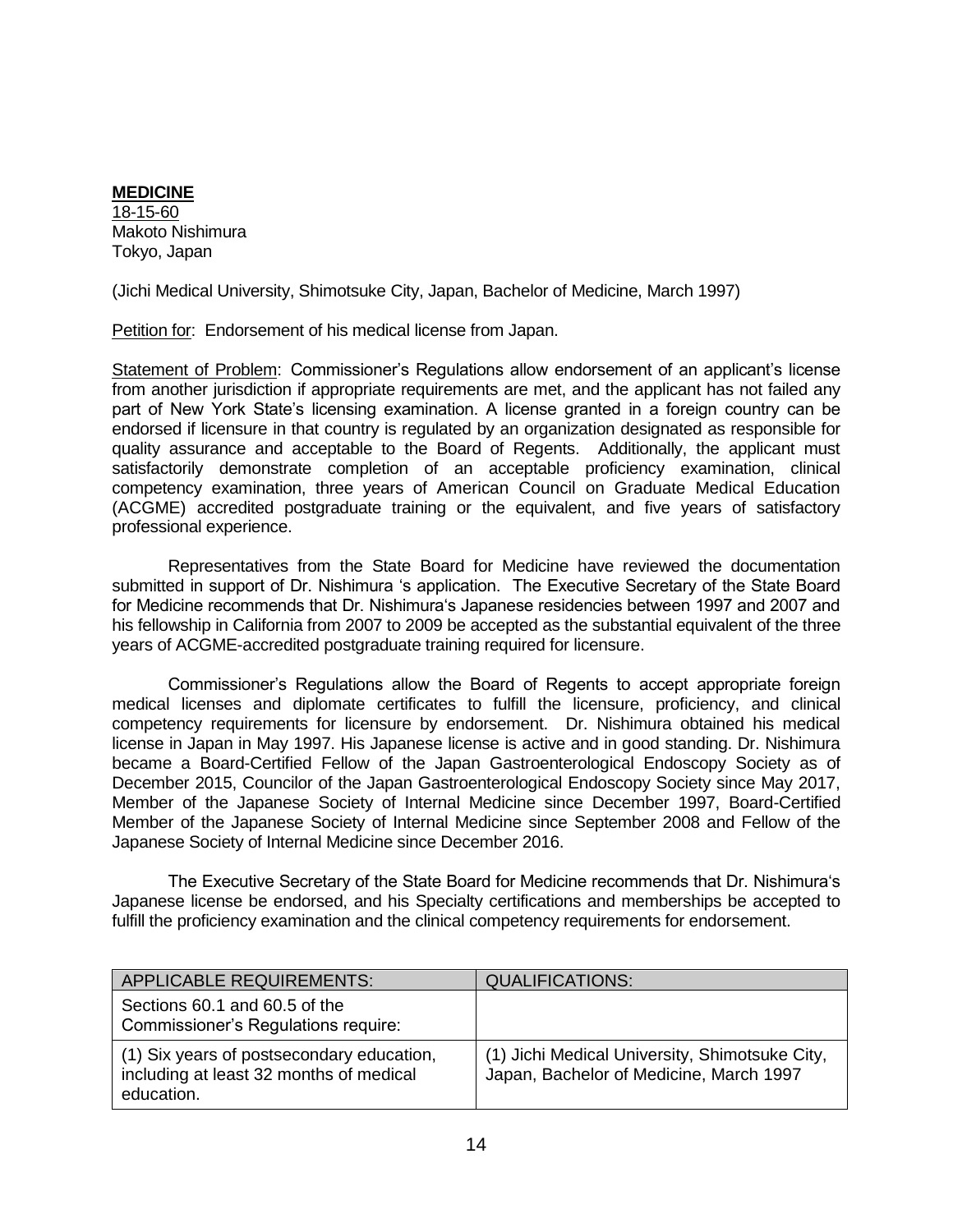| (2) Proficiency examination.                                                                                          | (2) (a) Board Certified Fellow of the Japan<br>Gastroenterological Endoscopy Society since<br>December 2015.<br>(2) (b) Councilor of the Japan<br>Gastroenterological Endoscopy Society since<br>May 2017.<br>(2) (c) Member of the Japanese Society of<br>Internal Medicine since December 1997.                                                                                                                                                                                                                                                                                                                                                                                                                                                                                                                                                                                                                                                                                                                                                                                                                                                      |
|-----------------------------------------------------------------------------------------------------------------------|--------------------------------------------------------------------------------------------------------------------------------------------------------------------------------------------------------------------------------------------------------------------------------------------------------------------------------------------------------------------------------------------------------------------------------------------------------------------------------------------------------------------------------------------------------------------------------------------------------------------------------------------------------------------------------------------------------------------------------------------------------------------------------------------------------------------------------------------------------------------------------------------------------------------------------------------------------------------------------------------------------------------------------------------------------------------------------------------------------------------------------------------------------|
| (3) Three years of approved postgraduate<br>hospital training.                                                        | (3) (a) Residency at Japanese Red Cross<br>Kumamoto Hospital in Kumamoto City, Japan<br>from June 1997 through May 1999.<br>(3) (b) Training in Internal Medicine at<br>Shiibaru Clinic in Shiibaru, Japan from July<br>1999 through May 2000.<br>(3) (c) Training in Internal Medicine at Shinwa<br>Hospital in Kumamoto, Japan from June 2000<br>through May 2001.<br>(3) (d) Training in Gastroenterology at Jichi<br>Medical University in Tochigi, Japan from July<br>2001 through May 2002.<br>(3) (e) Training in Gastroenterology at<br>Yamaga Hospital in Oita, Japan from June<br>2002 through March 2004.<br>(3) (f) Training in Gastroenterology at Soyo<br>Hospital in Kumamoto, Japan from June 2004<br>through May 2006.<br>(3) (g) Training in Gastroenterology at<br>Japanese Red Cross Kumamoto Hospital in<br>Kumamoto City, Japan from June 2006<br>through March 2007.<br>(3) (h) Training in Oncology at Cancer Institute<br>Hospital in Tokyo, Japan from June 2007 to<br>October 2007.<br>(3) (i) Fellowship in Gastroenterology at<br>University of California Irvine Medical Center<br>from November 2007 through June 2009. |
| (4) Appropriate medical license or certificate.                                                                       | (4) Japanese license, Ministry of Health,<br>Labour and Welfare, Tokyo, Japan, May 1997                                                                                                                                                                                                                                                                                                                                                                                                                                                                                                                                                                                                                                                                                                                                                                                                                                                                                                                                                                                                                                                                |
| (5) Acceptable scores on a clinical<br>competency examination acceptable to the<br>Department.                        | (5) (a) Board Certified Member of the<br>Japanese Society of Internal Medicine since<br>September 2008.<br>(5) (b) Fellow of the Japanese Society of<br>Internal Medicine since December 2016.                                                                                                                                                                                                                                                                                                                                                                                                                                                                                                                                                                                                                                                                                                                                                                                                                                                                                                                                                         |
| (6) Not less than five years of satisfactory<br>professional experience.                                              | (6) Over five years of satisfactory professional<br>experience.                                                                                                                                                                                                                                                                                                                                                                                                                                                                                                                                                                                                                                                                                                                                                                                                                                                                                                                                                                                                                                                                                        |
| (7) United States citizen or alien lawfully<br>admitted for permanent resident status in the<br><b>United States.</b> | (7)                                                                                                                                                                                                                                                                                                                                                                                                                                                                                                                                                                                                                                                                                                                                                                                                                                                                                                                                                                                                                                                                                                                                                    |
| (8) Evidence of good moral character.                                                                                 | (8)                                                                                                                                                                                                                                                                                                                                                                                                                                                                                                                                                                                                                                                                                                                                                                                                                                                                                                                                                                                                                                                                                                                                                    |
| (9) Course in the identification of child abuse                                                                       | (9)                                                                                                                                                                                                                                                                                                                                                                                                                                                                                                                                                                                                                                                                                                                                                                                                                                                                                                                                                                                                                                                                                                                                                    |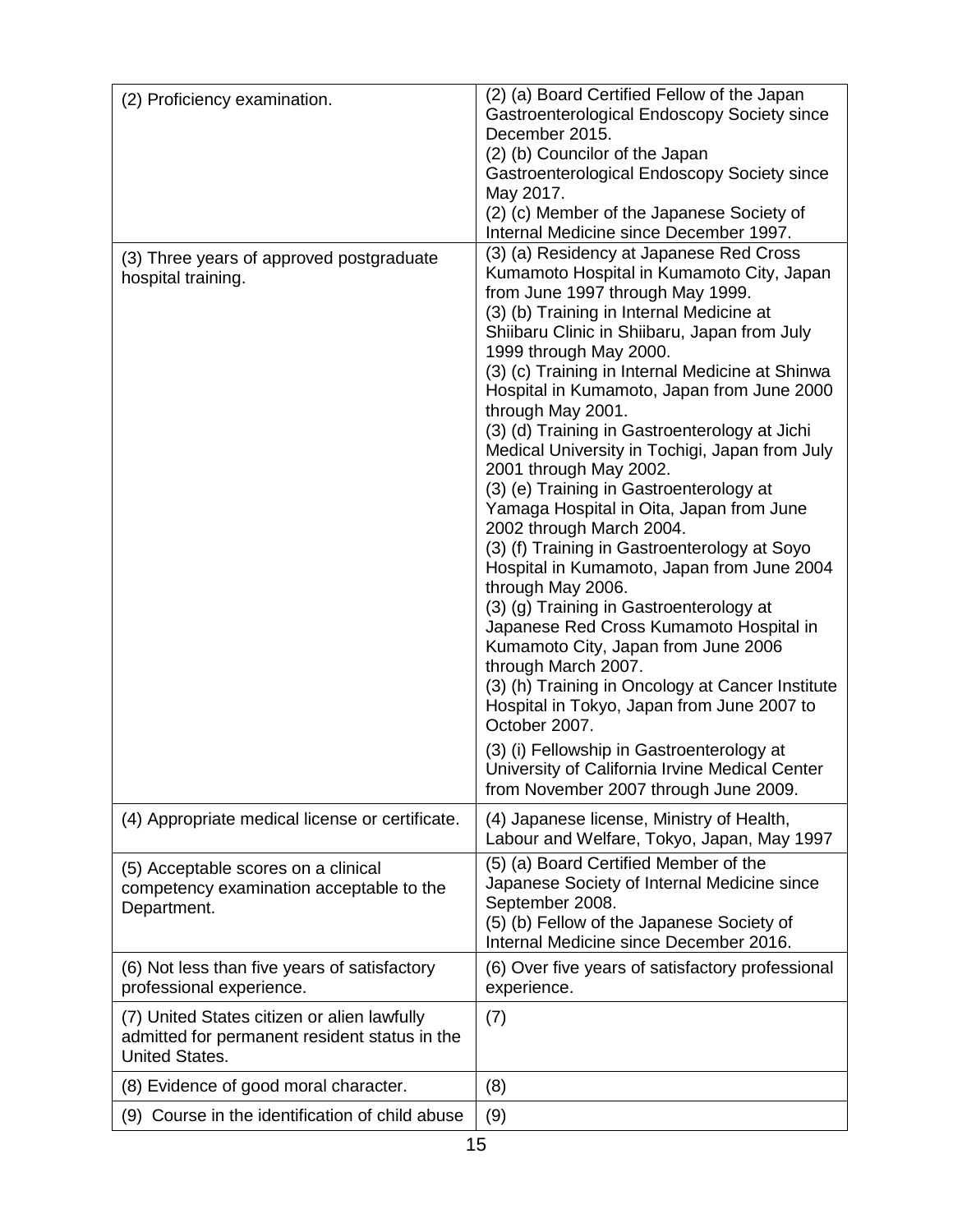| and<br>$-$<br>$\sim$<br>ואווי<br>.<br>ີ |  |
|-----------------------------------------|--|
|-----------------------------------------|--|

RECOMMENDATION: The Committee on the Professions, in concurrence with the Executive Secretary of the State Board for Medicine, recommends that the applicant's qualifications be accepted to fulfill the requirements for licensure by endorsement.

## **MEDICINE**

Petition for: Conferral of the degree Doctor of Medicine (M.D.) pursuant to Section 6529 of the Education Law.

Summary Statement: The petitioners listed below are all graduates of foreign medical schools who have been licensed in New York.

The applicable requirements of Section 3.57 of the Rules of the Board of Regents require completion of a medical education program in a foreign medical school satisfactory to the Department which does not grant the degree Doctor of Medicine (M.D.), and in which the philosophy and curriculum were equivalent, as determined by the Department in accordance with the policy of the Board of Regents, to those in programs leading to the degree Doctor of Medicine (M.D.) at medical schools in the United States satisfactory to, or registered by, the Board of Regents and the Department. Secondly, petitioners must have licensure to practice medicine in New York State in accordance with provisions of Section 6524 or 6528 of the Education Law or their equivalent as determined by the Board of Regents pursuant to their authority under Section 6506 of the Education Law.

| <b>NAME OF PETITIONER</b>                               | <b>QUALIFICATIONS</b>                                                                                                                                                       |
|---------------------------------------------------------|-----------------------------------------------------------------------------------------------------------------------------------------------------------------------------|
| 18-35-60C<br>Arashinder Dhaliwal<br>Stamford, CT 06906  | (1) Rajiv Gandhi University<br>of Health<br>Sciences, Karnataka, India, Bachelor of<br>Medicine, Bachelor of Surgery, 03/30/11<br>(2) License# 290228, Issued 07/07/17      |
| 18-36-60C<br>Kanchanmala Katapadi<br>Brooklyn, NY 11215 | (1) Bangalore University, Bengaluru, India,<br>Bachelor of Medicine, Bachelor<br>οf<br>Surgery, 01/24/91<br>(2) License# 204043, Issued 08/07/96                            |
| 18-37-60C<br>Neritan Mani<br>Briarcliff Manor, NY 10510 | (1) University of Tirana, Tirana, Albania,<br>Physician 07/12/95<br>(2) License# 236994, Issued 07/15/05                                                                    |
| 18-38-60C<br>Dilip Mohan Velu<br>Bellerose, NY 11426    | Gandhi University<br>(1) Rajiv<br>Health<br>of<br>Sciences, Karnataka, India, Bachelor of<br>Medicine, Bachelor of Surgery 03/30/11<br>(2) License# 287256, Issued 01/03/17 |
| 18-39-60C<br>Atga Rakhesh<br>Syracuse, NY 13215         | (1) Cochin University of<br>&<br>Science<br>Technology, Kochi, India, Bachelor of<br>Medicine, Bachelor of Surgery, 08/17/07<br>(2) License #292057, Issued on 12/28/17     |
| 18-40-60C<br>Rocio Salas-Whalen<br>New York, NY 10028   | (1) Universidad Autonoma, Juarez, Mexico,<br>Title of Physician & Surgeon, 04/06/01<br>(2) License # 270753, Issued on 06/14/13                                             |
| 18-41-60C<br>Chanderdeep Singh                          | (1) Government Medical College, Punjab,<br>India, Bachelor of Medicine, Bachelor of                                                                                         |